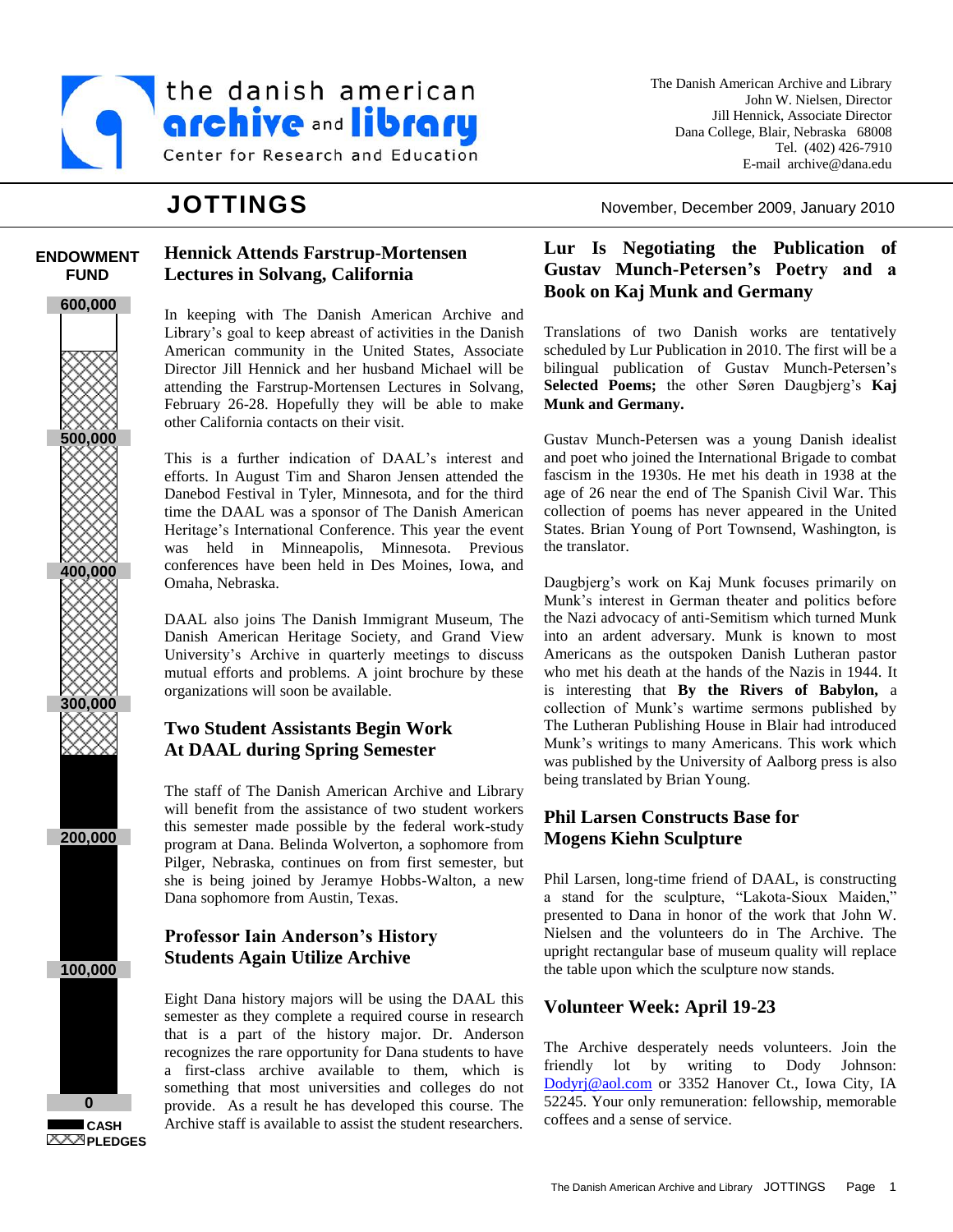# **They Blazed a Trail Still Followed: The First Four Trinity Students**

# By Ann (Harms '54) George

When Trinity Seminary started in the fall of 1884 in the Blair home of the Rev. and Mrs. A.M. Andersen, four young Danish immigrants were the first to enroll: Peter M. Petersen; Niels S. and Anders S. Nielsen, the sons of Andersen's sister, Catherine; and Johannes Petersen, who later changed his last name to Naarup, after his birthplace.

We know that these first four became pastors, but what were their careers like? The Danish American Archive and Library has a great deal of information about Peter M. Petersen and the Nielsen brothers, some from clippings, letters, and publications, including the two histories of Trinity and Dana and obituaries in annual editions of the *Dansk Almanak*, and some from information provided by their descendants. It has, however, less information about Johannes Petersen Naarup.

**Peter M. "P.M." Petersen.** During his first summer in this country, Peter M. Petersen worked on a railroad gang near Chadron, Nebraska. Facing winter unemployment, he decided it would cost less to live with the Andersens and become a student than to stay in a boarding house. This decision led to his conversion, which he credited to Johannes Petersen Naarup and church members in Blair. In 1891 Petersen graduated from Trinity and was ordained that year; his first congregation was in Beresford, South Dakota.

After Beresford, he served other United Danish Evangelical Lutheran Church (UDELC, later UELC) congregations, first in Moorhead, IA and then in Flaxton, ND; Moorhead, IA (again); Northfield, Hazelwood and Farmington, MN; Rolfe, IA; and Del Rey, CA. In North Dakota, Petersen was a District president of the synod for four years, and in Minnesota for three. He also wrote articles for *Luthersk Ugeblad* and hymns and poems. He retired in 1936 in Easton, California.

He and his wife, Johanna, who was also a Danish immigrant, had three sons, Bernhard, Spener, and Ezra, and two daughters, Silpa and Lydia. When Silpa and her husband, The Rev. A.R. Petersen, and their family moved from California to Minnesota in 1940, the elder Petersens moved there, too. They returned to Northfield, where Petersen came out of retirement briefly, again to serve the congregations in Northfield, Hazelwood, and Farmington, this time as an interim pastor. Altogether, he was a pastor for 45 years. (The Archive has studio photos of him wearing the traditional Danish pastor's ruff.)

The Golden Jubilee booklet (1895-1945) of Bethesda Lutheran Church in Moorhead is dedicated to Petersen. In the dedication he is described as "a forceful Christian character remembered for his hard labor, his zealous life and ready testimony in work and song," and his wife as a woman who has "also left fine impressions on our memories."

Grandson A. Richard "Pete" Petersen, Silpa and A.R.'s son, is a retired campus pastor at Augustana College in Sioux Falls, South Dakota. He and his wife, Beverly, are Archive volunteers who have donated family materials to The Archive. Pete remembers his grandparents well because when his father was a pastor in Easton, California, they were in nearby Del Rey, and later in Easton both families lived "only blocks away from each other." Recalling his grandfather as "a good and hard worker" and "a very serious man who had a humorous side," Pete remembers the times when he and his older sister would run around outside of the church in Del Rey and his grandmother and grandfather would jump out and scare them. He also remembers his grandfather's "very long prayers."

Petersen died in 1948 at the age of 85, and grandson Pete sang at his funeral. "He was a real gentleman," Pete says.

Family members who attended Dana and/or Trinity include their two daughters and three sons; Ida (Hansen) Graham, who taught music at Dana from 1927-30; Dean Petersen, who was mayor of Lincoln, Nebraska, from 1963-67; Mildred (Johnson) Morton, the wife of former Dana president Richard E. Morton; Morton daughter D'Arlene Rosenau; and Knudsen siblings Larry, David, Jean Van Steenhoven, and Linda Moore.

**Niels S. "N.S." and Anders S. "A.S." Nielsen.** Niels Nielsen was almost 14 and his brother Anders had just turned 12 when they and their parents and younger siblings arrived in the U.S. in 1873 and settled on a farm near Luck, Wisconsin. At the beginning of the 1880s Niels and Anders entered Augsburg Seminary in St. Paul, Minnesota, and studied there for three years.

As Trinity Seminary students, the brothers assisted their uncle, one by teaching English and the other, Greek. N.S. Nielsen completed his studies first, and in 1887 he and Johannes Petersen Naarup became Trinity's first graduates. N.S. was ordained that year; his brother graduated from Trinity and was ordained the following year.

N.S. married Maren Clausen, a teacher, in 1888, and they had one son, Aron. The same year A.S. married Bodil Petersen, and they had two sons and four daughters. She died in 1924, and A.S. later married Anna Juhl Madsen.

*About Niels S.* N.S. Nielsen's first congregation was in Hampton, Nebraska. He then accepted a call to serve four Minnesota congregations – Brorson in Blooming Prairie, and the others in Owatonna, Lemond, and East Prairie – while living in Owatonna. (There's more about the Brorson Church in the information that follows on Naarup.) He subsequently served churches in Waupaca, WI; Beresford, SD; Des Moines, IA; and Selma-Del Rey and Reedly, CA. From 1896-1900 he was the UDELC's general secretary. He retired in 1924, but served as a "fill" pastor whenever needed.

Son Aron's daughter Elisabeth Nielsen Green, has given The Archive much of the information we have about her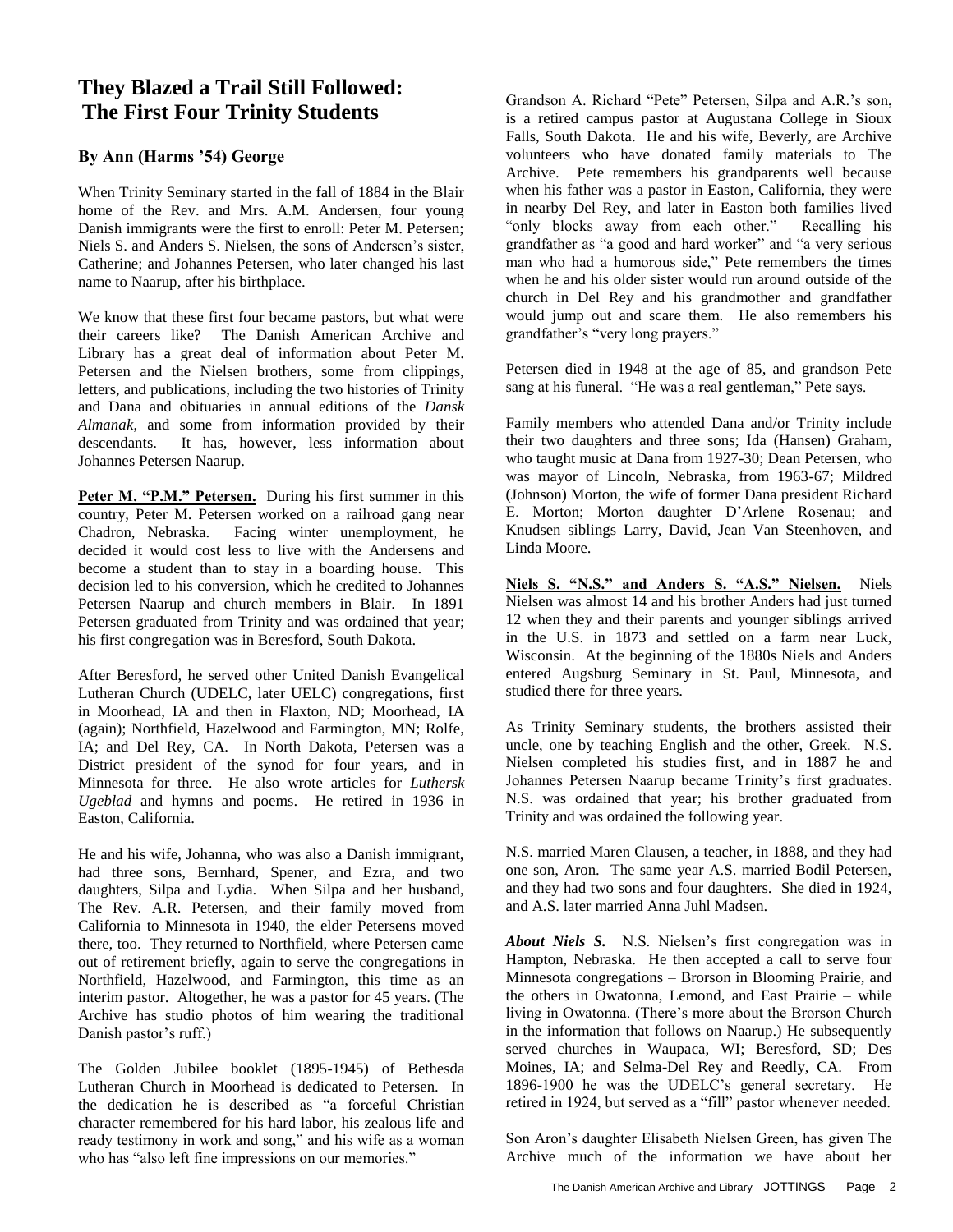People's Home situated just outside Selma, and I remember grandfather, including a studio photo of the brothers and their wives. In an account of her grandfather's life, she writes that his uncle, A.M. Andersen, "lived in the Church's Old our going there to visit him when I was about a third grader – he was a tall, austere 90+ year-old, but gracious and with a sharp mind, and quietly showed warmth and affection for both my grandfather and father."

N.S. Nielsen was 84 when he died in 1943.

*About Anders S.* After his ordination, A.S. Nielsen first served four congregations, in Fremont at First Lutheran and rural Bluffs Trinity and in Cuming and Colfax Counties. In 1894-95, when he again taught at Trinity Seminary, he also conducted summer school classes in English for women students. His subsequent calls were to congregations in Denmark, WI; Coulter, IA; Kenosha, WI; Minden, NE; Brush, CO; Eugene, OR; Staplehurst, NE; Dannebrog and Dry Creek, NE; and Ferndale, CA.

Recollections of A. S. Nielsen in booklets published in 1950 and 1975 by Bethesda Evangelical Lutheran Church in Eugene for its Golden and Diamond Jubilees note that it was Nielsen who, starting in 1920, had gradually introduced English into the congregation's worship services. Both recollections comment on his beautiful voice, with the 1975 booklet noting, "to hear him sing many often simple but heart-searching gospel songs of the 'Sangeren' was both inspiring and challenging." It adds that "Space will not permit, neither can words adequately express, the real value of the splendid service rendered Bethesda congregation by this God-fearing man."

A clipping describing a 1935 Bethesda church festival reports that it was attended by "our dear old Rev. A.S. Nielsen of Eugene." He died in 1937, and a booklet published for the February 15, 1942, dedication of Bethesda's new church acknowledges special gifts, among them brass candlesticks and flower vases, given "in memory of father and mother, Pastor and Mrs. A.S. Nielsen." The acknowledgement names six couples.

**Johannes Petersen "J.P." Naarup.** Initially, all we knew about Johannes Petersen Naarup was that he took a new last name, that he influenced P.M. Petersen's conversion, and that he and N.S. Nielsen were Trinity's first graduates.

Then an Internet search of his name brought up an article titled "The History of Trinity Lutheran Church in Blooming Prairie, Minnesota." Its author, Gary Jacobsen, explains that an earlier name for Trinity Lutheran was "Brorson Evangelical Lutheran Church." In the history he writes that J.P. Naarup succeeded Trinity Seminary classmate N.S. Nielsen as pastor of the Brorson congregation in 1892, and that he served there until 1896, when he accepted a call to Oshkosh, Wisconsin.

Naarup's 1903 application for a U.S. passport, which is available on the Internet through a website for genealogical

research, indicates that at the time he was a pastor in Oshkosh. In the application he writes that he was born in 1863 and had emigrated in 1884, leaving from Hamburg, Germany, on October 4. Seminary classes started that fall, so he was the first to arrive of several young men whom A.M. Andersen met that year on his trip to Denmark and influenced to study at Trinity. The application shows that he became an American citizen in 1899.

Naarup remained in Oshkosh through October 1907, according to a 1944 booklet commemorating the  $75<sup>th</sup>$ anniversary of Our Saviour's English Lutheran Church there (an earlier name was Danish Evangelical Lutheran Church).

He died in Pasadena, California. His obituary in the 1953 *Dansk Almanak* records he had also served congregations in Watsonville, CA; Owatonna, MN; Neenah, WI; Hutchison, MN; and Waupaca, WI, and that he retired in 1928 in Pasadena.

It also records that Naarup had married Amalie Nielsen of Fremont, Nebraska, in 1889, and that they had four children. She died in 1905, and he later married Jensine Hansen of Neenah.

Trinity Seminary observed its  $25<sup>th</sup>$  anniversary in 1909, and a photo from that occasion shows a reunion of A.M. Andersen with several of his students from the early years, among them nephews Anders S. and Niels S. Nielsen, and Johannes Petersen Naarup.

Additional information (or corrections to the above) about these four men would be greatly appreciated.

## **Danish Student to Spend Time Working in and Utilizing DAAL**

Bendt Jensen, a student from Denmark preparing for a second career, will be spending an extensive period from late February through May in The Danish American Archive and Library.

Mr. Jensen, whose wife died in 2007, is doing his work in conjunction with the university in Nordjylland and comes with recommendations from Birgit Flemming Larsen with whom he has worked in the Aalborg Archive.

His work will focus on the period of peak immigration from Denmark and especially those who came to America from North Jutland.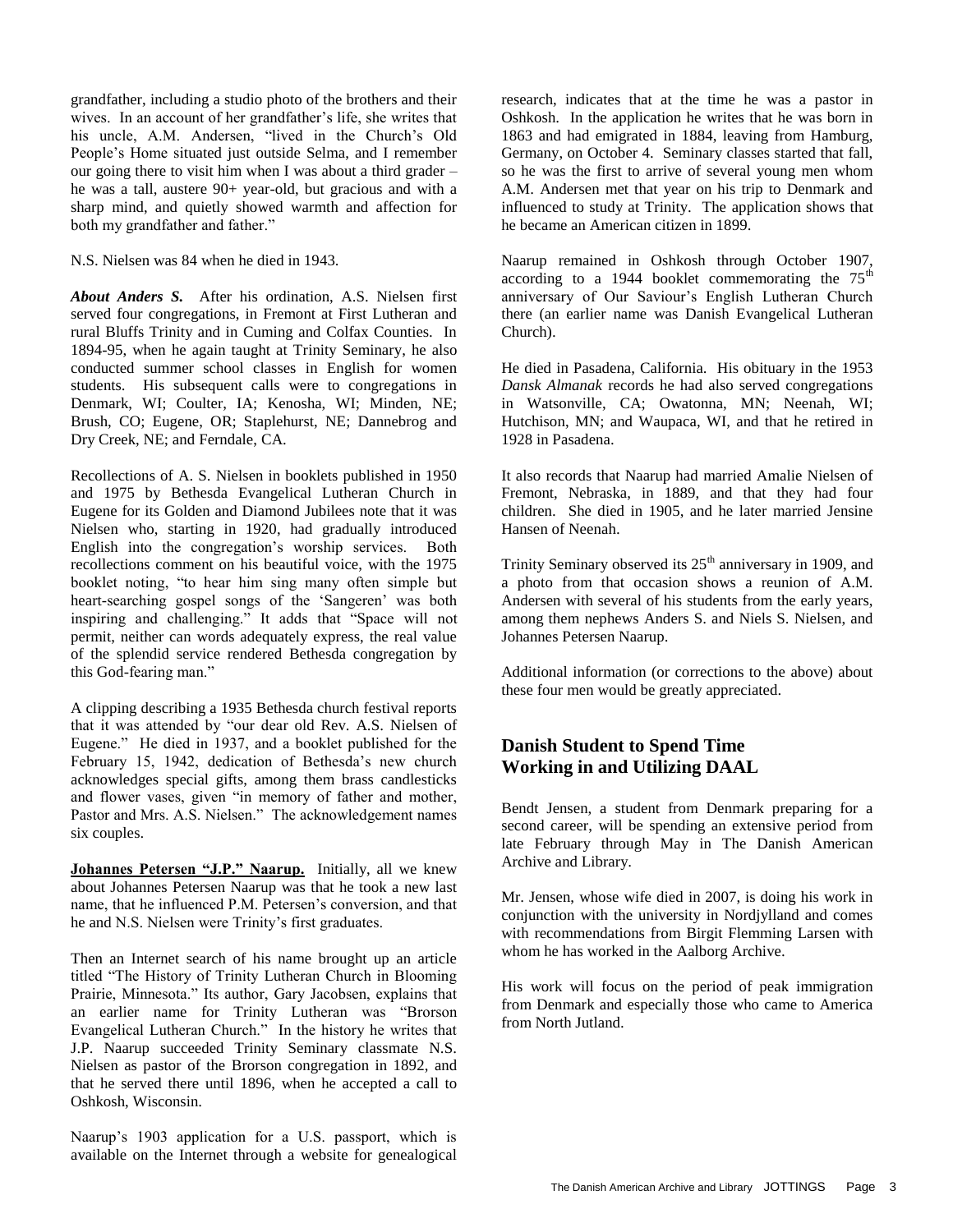# **ARCHIVE REPORT** November, December 2009, January 2010

å **TO:** Tom Nielsen, *Library Director* **FROM:** John W. Nielsen, *Archive Director*

**VOLUNTEERS:** 709 hours by 18 volunteers from Blair, Fremont and Omaha Nebraska.

**VISITORS:** 15 visitors from California, Iowa, Nebraska and Canada.

**USERS:** 13 users from Arkansas, Florida, Iowa, Massachusetts, Nebraska, Washington and Denmark. (There have also been 49 telephone and 40 e-mail requests for information and/or service).

#### **ACQUISITIONS:**

- 1. "The Jensen-Fristrup-Beck Family" by Mark Hansen Bach. (Donor: Mark Bach, Woodinville, Washington).
- 2. H.C. Andersen's **Eventyr og Historie,** vol. 2. Chain of Danish flags. (Donor: Grace Beck, Omaha, Nebraska).
- 3. Arnold N. Bodtker's **Remembrances: Early Years by the River: Growing Up in the Junction City Danish Community 1904-1925.** (Donor: Egon Bodtker, Salem, Oregon).
- 4. Lazarus Lutheran choir program, July 11, 1937. (Donor: Lois Hansen Bornemeier, Danbury Connecticut, via Richard and Delores Jorgensen, Poy Sippi, Wisconsin).
- 5. 13 notebooks of sermons and 6 notebooks of miscellaneous devotions, thoughts and writings by L.C. Bundgaard. Constitution and By Laws for the Danish Evangelical Lutheran Church. Several Bibles, New Testaments and **Sangeboger. Julekantate** by Karmma Möller Kristensen, score- 1934. Picture of Carl H. Bundgaard, service flag, citations signed by President Truman. Pictures of Nysted, Nebraska church, Grundtvig Church, Dana sociology class of 1926, and six pastors at Alden, Minnesota. Bulletin: "Fifty Years of Pioneer Service…Nazareth Lutheran, Withee, Wisconsin, 1893-1943. Mount Olivet bulletin, Minneapolis, Minnesota. (Donor: Axel and Anne Bundgaard, Burnsville, Minnesota).
- 6. 16 letters, cards, and programs with communications from Rigmor Christiansen Clark. Packet of information (copies) on Odd Andersen from Vesterheim Norwegian-American Museum, Decorah, Iowa. (Donor: Ingrid Christiansen, Brookline, Massachusetts).
- 7. Obituaries: O. Dale Hansen, Sharolyn Peterson Collins, Jerry D. Amundson, Andrew Nelson, Dorothy Norgard Pate, Anna C. Petersen, Albert M. Hansen, Frank A. Hansen, Ronald L. Nielsen, Thomas L. Knudsen, Steven Rasmussen, Mildred Andreasen, DeLores Ruwe Ohms, Richard R. Olsen, Phillip M. Anderson, Evelyn R. Petersen, Carl C. Andersen, Jr., Durene M. Jorgensen, Hans Nielsen, Jack H. Jorgensen, Ruth Marion Christensen, Antonette Larsen, Lyle D. Knudson, Jack L. Johanson, Roger P. Jensen, Carolyn Ann Espersen, Gloria Jensen Mlejnek, Frederick Hansen, Beverly Jane Johnson, Arleen C. Clausen, Don F. Nielsen, Tria Christiansen Allison, Robert B. Jensen, Esther V. Andresen, Don L. Willadsen, Thomas R. Paulsen, Judith Beberniss Christensen, Donna M. Nelsen, Peggy L. Christensen, Walter Sorenson, Wallace H. Pedersen, Raymond Olson, Carolyn Ruth Gunderssen, Luella Jansen, Wilma J. Hansen, Henning Jensen. Clipping and death notice for Marion Hudson. Article: "Danish Windmill plugs in for electric cars." (Donor: Esther and Norman Freund, Fremont, Nebraska).
- 8. 4 packets of material on her brother, Kurt Jensen.. Packet of clippings on visit of Crown Prince Frederik and Crown Princess Ingrid. Packet of occasional cards received by Earl and Dorthea Jensen. Abstract title to Earl and Dorthea Jensen's home. (Donor: Christie Jensen Gehringer, Omaha, Nebraska).
- 9. Phil Pagel's reminiscences of Victor Borge. A brief history of Victor Borge at Dana by Ann George. Print out: "Victor Borge: Pianist Who Combines Comedy and Classical Music, Dies at 91." (Donor: Ann George, Blair, Nebraska).
- 10. Obituaries: Orvold Richard Norgaard, Louise Sorensen Conradsen, Helga Andersen, Edith M. Sandhoff, Naomi Bach Harrington, Otto F. Nielsen, Keith Gerald Hansen, Thomas Thomsen, Johanne Lund Paulsen, Eleanor Hansen Ramm, Elna Nielsen Bellows, Harold R. Madsen, Henning Jensen. Luther Seminary Songfest program celebrating 300 years of Hans Adolf Brorson – 1994. **Dana Review** - Summer 1976. (Donor: Esther Grindberg, Circle Pine, Minnesota).
- 11. 16 phonograph records: 1. "Send en hilsen Hjem" "Med guitar, banjo og mandolin." 2. "Alade Jul, dejlige Jul" "Der kommer nu til Julefest." 3. "Inchworm" "I'm Hans Christian Andersen" – Danny Kaye. 4. "Så Ruller vi" "Hvem Skal nu Betale" 5. "Texas Gule Rose" "Davy Crockett" 6. "Den Store Hvide Flok" "Serenad ved Strandbredden" 7. "Den Store Hvide Flok" "Fader Vor" 8. "German Band Marches" 9. "Band Marches of Europe" 10. "I Remember Austria" 11. "Authentic Austrian Volksmusik" 12. "Carnival on the Rhine" 13. "Songs and Dances from Denmark" 14. "I Remember Denmark" 15. "Wonderful Copenhagen" 16. "Over There" and others. (Donor Mildred Hanf, Albert Lea, Minnesota, via The Danish Immigrant Museum, Elk Horn, Iowa).
- 12. Obituaries: Gordon Melvin Johnsen, Dora K. Hansen, Lucille L. Hansen, Dora Hansen Robertson. High school diploma for Luther Hansen, 1935. Photographs: Niels and Marie Nielsen's marriage, 1891; Dora Nelsen Hansen and four friends, early 1900s; Emmanuel Mortensen upon arrival at Staplehurst, Nebraska, 1934. N.P. Madsens's **Vor Fred, Sangeren, Luthers Katekismus,** Balslev's **Bibelhistorie.** Dora Hansen's funeral expenses, Graduation announcements, invitations, Thankyous. Organ dedication and note. Birthday, Thanksgiving and Christmas cards. (Donor: Emil Hansen, Sun City, Arizona).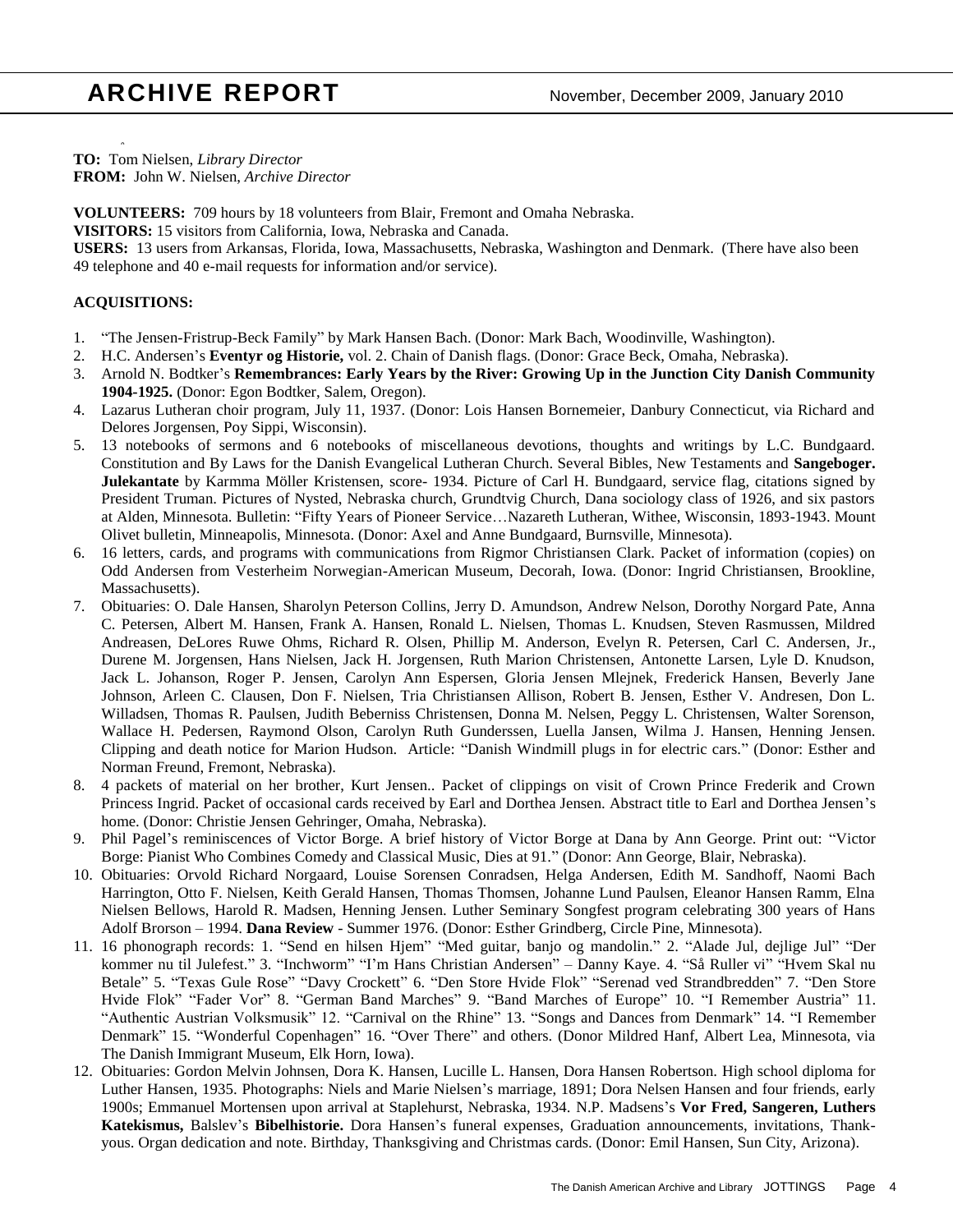- 13. Clippings on vintage cars featuring Rod Sondergard and "Greg Rasmussen becomes Superintendent of Middleton, Ohio, schools." (Donor: Fritz Hansen, Wichita, Kansas).
- 14. Identification of pastors at an AELC District Meeting in Alden, Minnesota. (Donor: Thorvald Hansen, Des Moines, Iowa).
- 15. Articles from **The Economist:** "Rasmussen III in the spotlight" and "Greenland, the new bonanza." Martin Luther King Day Alumni Inspiration Breakfast program (Larrie Stone, recipient). (Donor: Michael and Jill Hennick, Blair, Nebraska).
- 16. Obituaries: Robert Jens Olsen, Mary Hartvigsen, Eva Mortensen, Nicoline Petersen, Matta Jacobsen Muller, Edna Nelson Ackerman, Jeanette Christensen Nixon, Nadjeschda Lynge Overgaard, Frankie Jorgensen Bladt. 14 issues of **Dana Review**. Copies of Red **Service Book and Hymnal, The Bridge (34, 1980), 1959 Christmas Chimes, DAHS Newsletter, Tante Johanne.** Dana clippings. 1918 Bryllups telegram for Poul Christian Esbeck and Ida Christine. Photo of Peter N. Esbeck. Danish Immigrant Museum promotional brochure. Salem Home (Elk Horn, Iowa) anniversary clipping. Elk Horn Lutheran Church Directory 1988. Paul Simon campaign brochure. **Bagsværd Kostskoles Elevsamfund – 1941-1981.** 25th and 50th anniversary booklets for Elk Horn Lutheran. Dana's **Diamond Jubilee Review 1884-1959.** Dana brochure. (Donor: Isabel Jacobsen Hoegh, Atlantic, Iowa).
- 17. Clippings: "Tractors Pull Huge Crowd" and "Help Celebrate Danish Day." Danish Day program. Christmas cards and picture from Castello Olson, Phil and JoAnne Olson, the Fisherbroins Obituaries: Dwayne Olson, Walt Johnson, Curtis Samuels, Donna Alecha, Marcella Olesen Carrel, and Roy Matheson. Memorial Day bulletin – 2009. St. Peter's Sunday bulletins and **Parish Visitors** 2009. (Donor: Geraldine Jasan, Northfield, Minnesota).
- 18. Worship folders: Sept.-Dec., 2009 and **Spire Echoes:** Nov.-Dec., 2009 of St. Paul's, (Boomer, Neola, Iowa). Donor: Erik and Sara Jensen, Neola, Iowa).
- 19. "Clarks Grove Baptist Cemetery Records" (2007), "First Baptist Church of Clarks Grove, Minnesota 125 Years of God's Grace – 1863-1988" Timeline of pastors and church buildings and Harvest Festival Program, First Baptist, Clarks Grove. (Donor: Everett Jensen, Clarks Grove, Minnesota).
- 20. 3 copies of "O Day Full of Grace" arranged by Paul Christianson and 1 binder of choir music. (Donor: Irving Jensen, Sioux City, Iowa).
- 21. Funeral folders and obituaries: Norma Stone, Rhoda M. Daggett, Elmer F. Hansen. Clipping on Marion Hudson. Worship bulletins for Immanuel Lutheran, Orum, Nebraska. (Donor: Tim and Sharon Jensen, Blair, Nebraska).
- 22. Booklet: "Jersild The Story of Thomas and Anne Jersild." Letter to J.W. Nielsen. (Donor: Paul and Marilyn Jersild, Norfolk, Virginia).
- 23. H.C.Andersen's **Mårchen,** X.de Maistre **Natlig udflugt i mit kammer,** H. Shetton **Adlede Sjæle,** M. Thoresen **Elvedrag og Andre Fortællinger,** Neüendane **Det Danske Theaters Vilkaar i Nordslesvig 1864-1914,** P. Meyer **Aktuel Vejledning i det Sydslesvigske Spørgsmaal,** Bjønson **En glad Gut,** Mortensen-Larsen **Den Virkelige Fr. Paludan-Müller.** C. Hauch **Samlade Romaner og Fortællinger,** Nicolai **Ved Nytaarstid i Nøddebo Præstegaard,** Prentiss **Paa Himmelvejen,** Z. Nielsen **Nye Tider Fortælling,** Strange **Priergaardsslægen,** Ussing **Klittens Folk,** Barclay **Rosenkransen,** Breum **Under Sneen,** Kjær **Studier af Oldledslivet og Oldtedshistorien,** Kaj Munk **Med Sol og Megen Glæde,** Evers **Livet og Lys,** Rolfsen **Mindre Verdenshistorie,** Koch **Opbyggelige Betrabtinger**, Madsen **Din Broders Blod.** (Donor: Nis and Irene (Kirkegaard) Jessen family, via Helga (Jessen) and Verlan Hanson, Blair, Nebraska).
- 24. **Dansk Læsebog** vols. 1 to 6 **Dansk Nytaar** 1958, 59, 60, 61. Framed print of N.F.S. Grundtvig. (Donor: Alice Jorgensen, Ferndale, Michigan).
- 25. Obituary: Helene Andrews. (Donor: Richard and Delores Jorgensen, Poy Sippi, Wisconsin).
- 26. Pictures (copies) 1. Christian X and Queen Alexandren 2. Sculpture of Lakota Sioux maiden 3.Yan Uher 4. Yuri Alexeyevich Gagorin, Mogens Kiehn Michael Hansen 5, Queen Margrethe's birthday wish, 1998 6. Paul, Mogens on 80<sup>th</sup> birthday 7. Birthday greetings from Lise Lotte og Knud 8. 2002 Christmas cards and letters 9 Greetings from Annette 10. Royal marching band 11 Print 12 Picture of Svend og Lilly 13. Long quote of Nadine Starr 14. Letter from Kiehn International Consulting Engineering. (Donor: Mogens Kiehn, Scottsdale, Arizona).
- 27. "The Jens Peter Jessen Family" by David Eaton. (Robert and Joan Krogh via Larrie Stone, Blair, Nebraska).
- 28. 36 pictures from her Dana Days in the 1930s, many from the 1932 choir trip with reminiscences. (Donor: Inga Larsen, Cedar Falls, Iowa).
- 29. 30 boxes of Danish Brotherhood material from the Milwaukee Lodge. Cassette of "The Danish Brotherhood Lodge #36 about 1977" Information on Albert Larsen from Veterans History Project; information also from The Milwaukee County Museum. Photo, letter and description of Albert Larsen's life and contribution. (Donor: Nancy Larsen, Ashland, Ohio).
- 30. G. Nielsen **Tal tog Skrevet,** A. Sorensen **Mellem Vest og Øst,** Palludan-Müller **Adam Homo,** N.F.S.Grundtvig **Danmarks Kronike,** K. Enevold **Glasboaden,** K. Hansen **Markens Grøde,** V, Birkedal **Kirkeklokkeklangen i Den Norske Dal,** F.L.Grundtvig **Kirke og Folk,** St. Blicher **Telse og andre Noveller,** Pontoppidan **Nattevagt,** N. Rønning **Lars O. Skrefsrud,** O. Andersen **Landet Mellem Bæltene,** G. Nielsen **Foredrag,** H. Rasmussen **Lykken fra Landevejen,** G. Nielsen **Minder fra min Barndom og Ungdom,** A. Kieland **Hvis et Folk vil Leve,** O. Kirkeberg **Gjenfodelsen og Det Ny Levnet,** A. Hønholt **Fra Midjylland,** S. Nordentoft **Lige for Lige,** Kr. Ostegaard **Fortællinger og Vers,** J. Ewald **Balders Død,** C. Etlar **Ungdoms Kampe,** K. Sundt **Myrvangsfolket,** F. Hansen **Viborgs Domkirke,**  Grand View College **Minder,** H. Hertz **Kong Renes Datter,** C. Hauch **Søstrens fra Kinnekullen,** C. Hastrup **Suldaterløjer,** K. Munk **I Guds Bismer,** C. Højbjerg **Præstestyre og Præstevej**, C. Ewald **Makra,** J. Aakjær **Frederik Tapbjergs Plovgilds,** A. Enna **Børnene fra Santa Fe,** K. Krogh **Kjrteminde fra 1413-1913,** B.S.Ingemann **Kong Erik**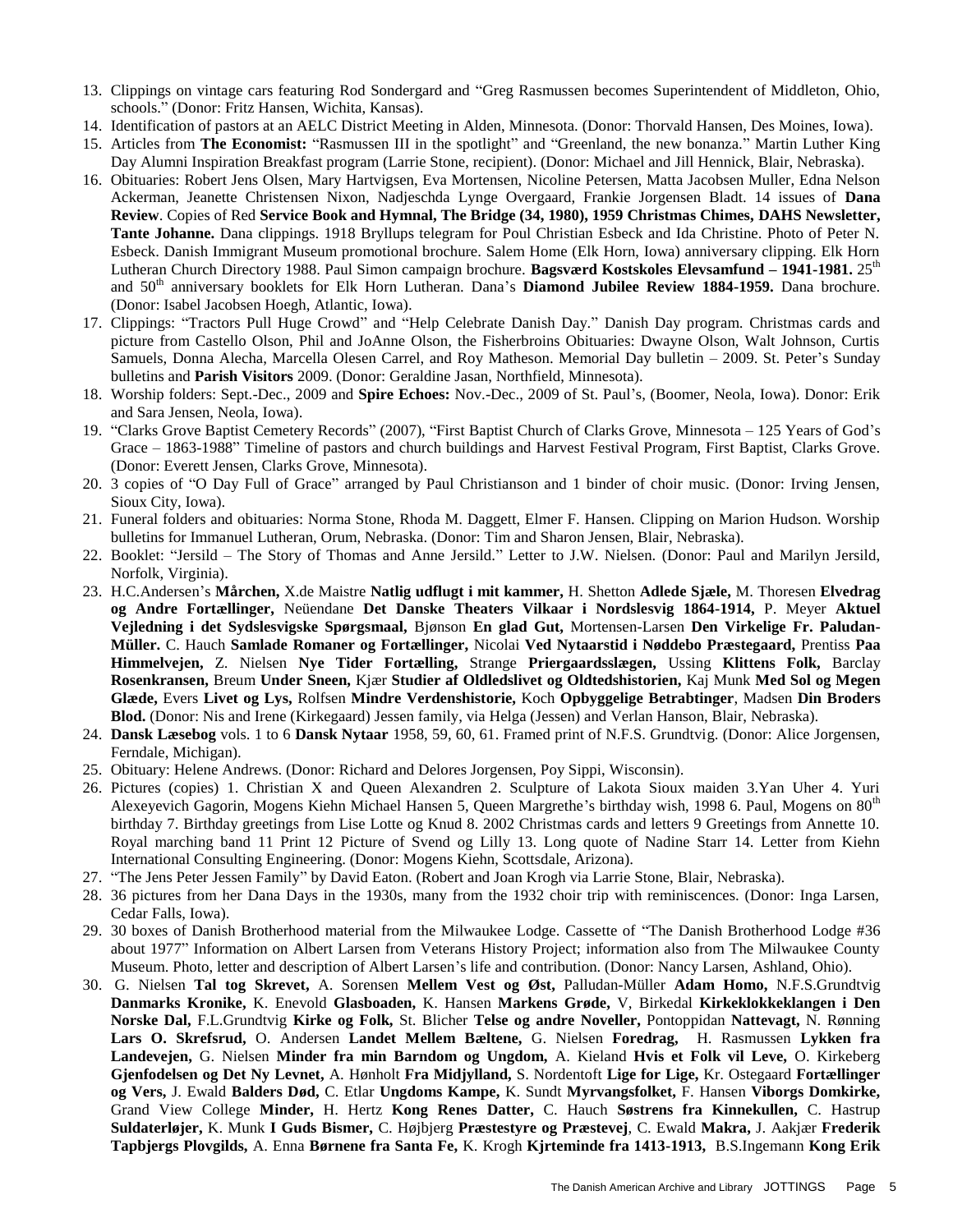**og de Fredløse,** J. Skytte **Folkene fra Lille Dyre,** O Linck **Den Guds Muld,** H. Lüttichou **Drengeliv,** A. Wothe **Den skjønne Borgfrue,** O. Schrøder **Undervisning af Voxne Kvindelige Gymnaster,** J. Byornstad **Håndbog i Gymnastik,** L. Dougall **En jordisk Skjærsild, Familie-Vennen** (bound copies 1888-1890), J. Knudsen & E. Mortensen **The Danish-American Immigrant,** M. Lauesen **Den Rige Vandring,** Kaj Munk **Himmel og Jord,** E. Kristensen **Smaafortællinger,**  G. Rasmussen **Det Sande Ansigt,** M. Hansen **Løgneren.** (Donor: Jeanette Lillehøj, Kimballton, Iowa).

- 31. Obituaries: Kenneth E. Andersen, Preben Wulff Hein, Carl M. Olsen, Jr., Vera Erickson Summey, Sigfred Jessen, Walter S. Olsen, Jette Larsen Clumeck, Margaret Thomsen Youdall O'Brien, Karen Louise Skoglund. Letter to JWN. (Donor: Frances McGee, San Leandro, California).
- 32. F.C. Lund's **Danske National Dragter** (31 plates depicting Danish national dress). (Donor: Robin Mower, Durham, New Hampshire).
- 33. 6 **Danian.** (Donors: Roger and Donna Nelson, Blair, Nebraska).
- 34. Several e-mails from Rachel Neve, (Donor: Lloyd and Muriel Neve, Blair, Nebraska).
- 35. 13 boxes of albums, scrapbooks and material on the Olsen family of Poy Sippi, the Larsen family of Albert Lean the A.V. Neve and the N.P. Nielsen families, Paul's and Lela's early life, their Dana days, Lela's National Lutheran Council Days, Dana choir tours, and family trips. (Donor: Paul and Lela Neve estate).
- 36. **Politihistorisk Selskab – Årsskrift 2007, 2008.** (Donor: David Nielsen, Winfield, Kansas).
- 37. Picture of The Old Dane Church (Red Cloud, Nebraska). Pictures of Jorgensen-Sorensen family from Starla Sweda and Charlotte Travis. Dana Clippings. Article by Larrie Stone. First Lutheran (Blair) material. Obituaries/funeral folders: Clara Loft, Paul Panum, William F. Sorensen, Norma Stone. Oaks Indian Mission material. Holger Drachmann **Dighte 1872- 1879** and **Digte 1880-1906,** Jens Munk **Thorkild Hansen,** Martin A. Hansen **Løgneren** and **Tornebusken.** (Donor: John W. and Elizabeth Nielsen, Blair, Nebraska).
- 38. Obituaries: Hedwig Grimbol, Dagmar Riggsbee, John R. Essar, Fred R. Sorensen, Kenneth Lee Hansen, Burdette Andersen, Elizabeth T. Hansen, Thomas E. Hansen, Robert James Lund, Harvey E. Glaess, Thomas G. Johnson, Ione Isaacson Oertel, Randolph M. Schneider, Clifford Schaeffer, Robert D. Christensen, Gerald A. Drascic, Donald H. Jacobs, Thomas L. Langenfeld, Jr., Myrtle Jacobson, Virginia R. Erlandson, Mildred Nicholson, Harrlette E. Petersen, Mildred Rose Christenson, Jill Lynn Peterson, Vera Mae Oribiletti, Loretta M. Hansen, Maxine Fay Andersen, Joyce E. Keller, Karen Hansen Seeger, Clarence Bertelsen, Berthel C. Holme, Eugene W. Hansen, Doris E. Jensen, Mary Isaacson, Delores Ruth Barke, Alan A. Erbe, Louise Nelson Anderson, John Adam Schmidt. Clippings Nick \$ Delores Brauns 50<sup>th</sup>, William & Pearl Hansens 60<sup>th</sup>, Julia Poulsen Durand's 100<sup>th</sup>, Patrick & Donna Erickson<sup>'s</sup>s 50<sup>th</sup>, Floyd & Carol Spath's 60<sup>th</sup>, Floyd & Helen Mickelson's 60<sup>th</sup>, Bill & Joyce Kister's 60<sup>th</sup> Robert & Billeemarie Cole's 60<sup>th</sup>, Edward & Patricia Mortensen's 60<sup>th</sup>, George & Patricia Krizmanick"s 50<sup>th</sup>, Grace Rasmussen's 100<sup>th</sup>, Norma V. Hansen's 90<sup>th</sup>, Nora Nielsen's 90<sup>th</sup>. Article on Racine kringle. (Donor: LeVern and Marilyn Nielsen, Racine, Wisconsin).
- 39. Nyby family tree. "The Family Nybye-Nyby-Nuboe" (Danish) on disk. (Donor: Ulla Nyby, Holstebro, Denmark).
- 40. 2 copies "The Bondo and Henriksen Families United" by Donald Pedersen. (Donor: Donald Pedersen, Pea Ridge, Arkansas).
- 41. Picture of Jens Peter and Ane Marie Petersen, 2 copies of Anton Petersen's Homestead application. Copy of picture of Petersen and crew of strawberry pickers about 1900 at Minden, Nebraska. Letter to JWN. (Donor: Jim Petersen, Gretna, Nebraska).
- 42. "Salute to residents of Crown Pointe." (Donor: Ruth Rasmussen, Omaha, Nebraska).
- 43. Clipping on Timothy Olsen, organist. (Donor: Deb Schou, Oklahoma City, Oklahoma).
- 44. Danish memory card. **Hermes** (Homecoming, 1976). Handwritten recollections of William Nelson of early 1900s. Edith Nelson's "History of the William Nelson Family." Funeral folder for Marie Hoegh. Confirmation certificate for Kathryn Hoegh, 1920. (Donor: Larrie Stone, Blair, Nebraska).
- 45. Inger Christensen's **It** (translated by Susanna Nied). Obituaries: T. Carl Torrissen, Wesley H. Hansen, Karen Jensen Alex, Edward H. Borgeson, Roy L. Rasmussen, Doris Marberg Sigourney, Robert J. Hansen, Robert Lundblad, Antoinette Mortensen Collins, David A. Olsen. Articles on Finn Caspersen, Clifford Hansen, Larry Olsen, Aahe Bohn, Peter Jorgensen, Pat Jensen, Larry Jensen. (Donor: Martha Stone, Boston, Massachusetts).
- 46. Article: "Celebrating 130 Years" (Bluffs Trinity). (Donor: Lorraine Taylor, Fremont, Nebraska).
- 47. **Danian** (1949, 58, 66, 68), **Order of Service of the UELC, Una Sancta** (1942-1945), V. Beck **Nyt og Gammelt,** A. Møller **Billige Boliger,** Skovgaard-Petersen **Jesu Liv i billeder af Carl Bloch,** Ussing **Evangelists Sejrsgang ud over Jorden, Selections from the Works of Søren A. Kierkegaard** translated by Howard and Edna Hong – 1942, Koefoed **Modern Danish Prose,** Skovgaard-Petersen **Fra Nutidens Japan Catechisms** (Danish belonging to Orpa Andersen, English belonging to Hans Andersen). Packet of picture postcards from Waupaca, Wisconsin. Clipping on C.B. Larsen's funeral. I.M. Hansen **Udstillingsfrugter, En Guds Man: Nogle Mindeord om Præsten Laurits Mathiasen,** C.C. Kloth **Salige Dødslejer,** O Olesen **Dagen og Vejen, Fifty Years of Church Life – 1893-1943** (Bethany, Denver), **St. Paul's Church Jubilee Book 1881-1931** (Boomer Twp., Iowa), **Diamond Jubilee 1875-1950,** (Elk Horn, Iowa), **Golden Jubilee**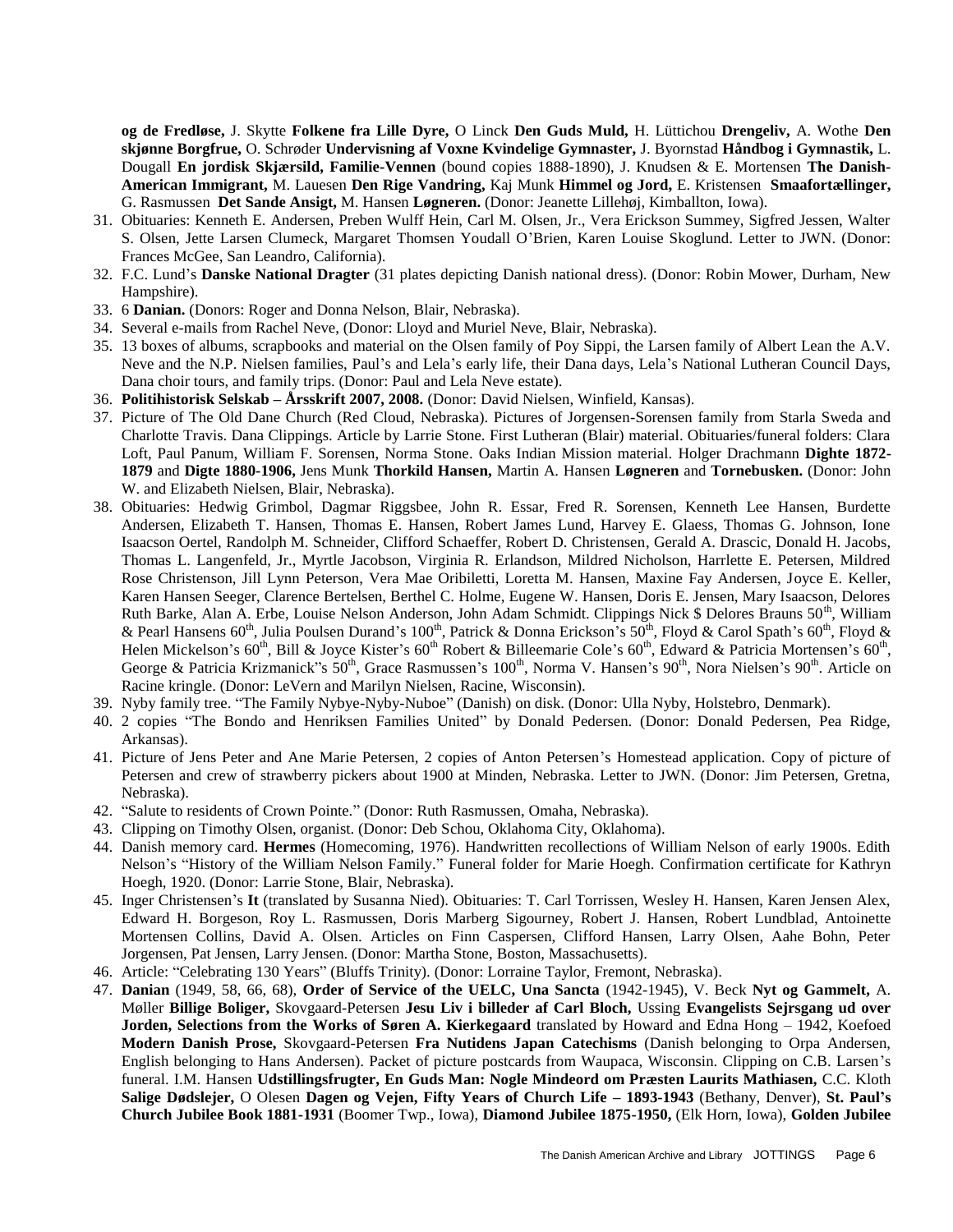**Anniversary Booklet 1893-1943** (Ruskin, Nebraska), Morris Nielsen **Consultants I Have Known,** Hendriksen **Den Danske Kamp,** Mortensen-Larsen **Glimt Genem Forhanget,** Martensen **Den individuelle Ethik,** H.C. Andersen **The True Story of My Life,** Kjær and Holbek **Ordsprog i Danmark,** Adam Dan **Kanaan, Rejser i det hellige Land,** Sutter **En Barmhjertighede-Koloni,** J, Nyholm **Trost og Erfaret, Frk. Jensens Syltebog, Eben-Ezer (Et og andet gennen tyve Aar) 1904-1p24, Fru. Constantins Husholdnings og Kogebog.** Pictures, letters, postcards. (Donor: F.W. and Orpa Thomsen estate via Gina Thomsen, Blair, Nebraska).

- 48. Christen Holsgård Thomsen's "Færden, verke og slægt fra Aalborg amt til Nebraska." (Donor: Finn H. Thomsen, Aalborg, Denmark).
- 49. Packet of **Den lille Lærer.** (Donor Joseph O. Votaire, Vista, California, via The Danish Immigrant Museum).

**Apology:** We regret that we failed to correctly enter the name of George F. (Frost) Kennan in item 62 of the last **Jottings.**

# *DIRECTOR'S NOTES:*

For the past many years it has been my hope that I would experience at least one more snowy winter worthy of my Minnesota roots before I die. That wish has certainly been granted. I hope that in spite of whatever inconveniences and hardships you may have experienced that you had a wonderful Christmas. Ours was great even though finally some greetings had to be left unsent. If you were among those who did not receive a traditional greeting, chalk it up to the fact that I became engrossed in family preparations but know that you were in my thoughts. All of our large family were home over the holidays except for grandson Erik and his wife Jami who live in Santa Barbara, California. The others were all with us either on Christmas Eve or Second Christmas Day. During these days I baptized our sixth great grandchild, Lars Fredrik. How is that for a Danish name? And I didn't exert any influence.

Although I even love shoveling snow, I have to admit that during the heaviest Christmas snowfall the task was taken over by son David from Winfield, Kansas. I did do most of the decks and sidewalks, and even with numb fingers in sub-zero temperatures I found it wonderfully reminiscent of boyhood days trudging home from District. 22. Because of my expressed love for winter friends are beginning to hold me responsible for the continuing, unseasonably winter weather. Truly, I am not to blame even though this morning was another beautifully snow-clad day. I will reluctantly admit that with the arrival of seed catalogs I am beginning to think of the garden. I guess I am very fortunate that in the mid-eighties I still enjoy shoveling snow in winter and tending a garden in spring, summer and fall. Somehow there is still time for much more.

I do want to thank all of you who have supported the work of The Archive and Library during 2009 with financial gifts, donations of material, notes of encouragement and hours of service. As the financial report shows you have responded well even during a period of economic crunch. I do want to thank the loyal obituary clippers: Martha Stone, Boston; Marilyn Nielsen, Racine; Eleanor Schou, Albert Lea; Geraldine Jasan, Northfield; Esther Grindberg, Blaine; Esther Freund, Fremont; and Frances McGee, San Leandro. If I have omitted anyone, I apologize. I would like to have many more such clippers scattered strategically across the country. We are interested in information on anyone who is of Danish descent or who has married into a Danish family. Please put the name of the paper and the date of the clipping on each item.

While I am requesting material, may I remind you that The Archive would like to preserve your family too. I have recently been processing the collection of material from Paul and Lela Neve's estate. This is a wonderful collection. It has taken me down a memory trail because not only did Paul and Lela precede me by only a few years at Dana, but for many decades we were colleagues at Dana. Then, too, Paul's mother was a Larsen from Albert Lea. Both his and Lela's father were UELC pastors and Lela's mother was an Olsen from Poy Sippi, Wisconsin. This is an unusual collection because of its scope covering not only Paul and Lela but also their ancestors, siblings, and children with everything from pictures and documents to clippings and letters.

Because we are the repository for Danish Brotherhood material not only on the national but also on the local level we continue to receive a vast amount of important material which must be preserved. This involves not only sorting, coding, and cataloging the items but also putting them first in acid-free envelopes and then into acid-free boxes. These envelopes and boxes are very expensive. If any of you are members of The Brotherhood or Sisterhood, perhaps you could prevail upon your lodge to make an annual contribution to DAAL for the preservation of this valuable material. The 30 boxes of material from the Milwaukee Lodge which is reported in this **Jottings** from Nancy Larsen of Ashland, Ohio, is but one recent gift.

Together we can do great things. Thank you.